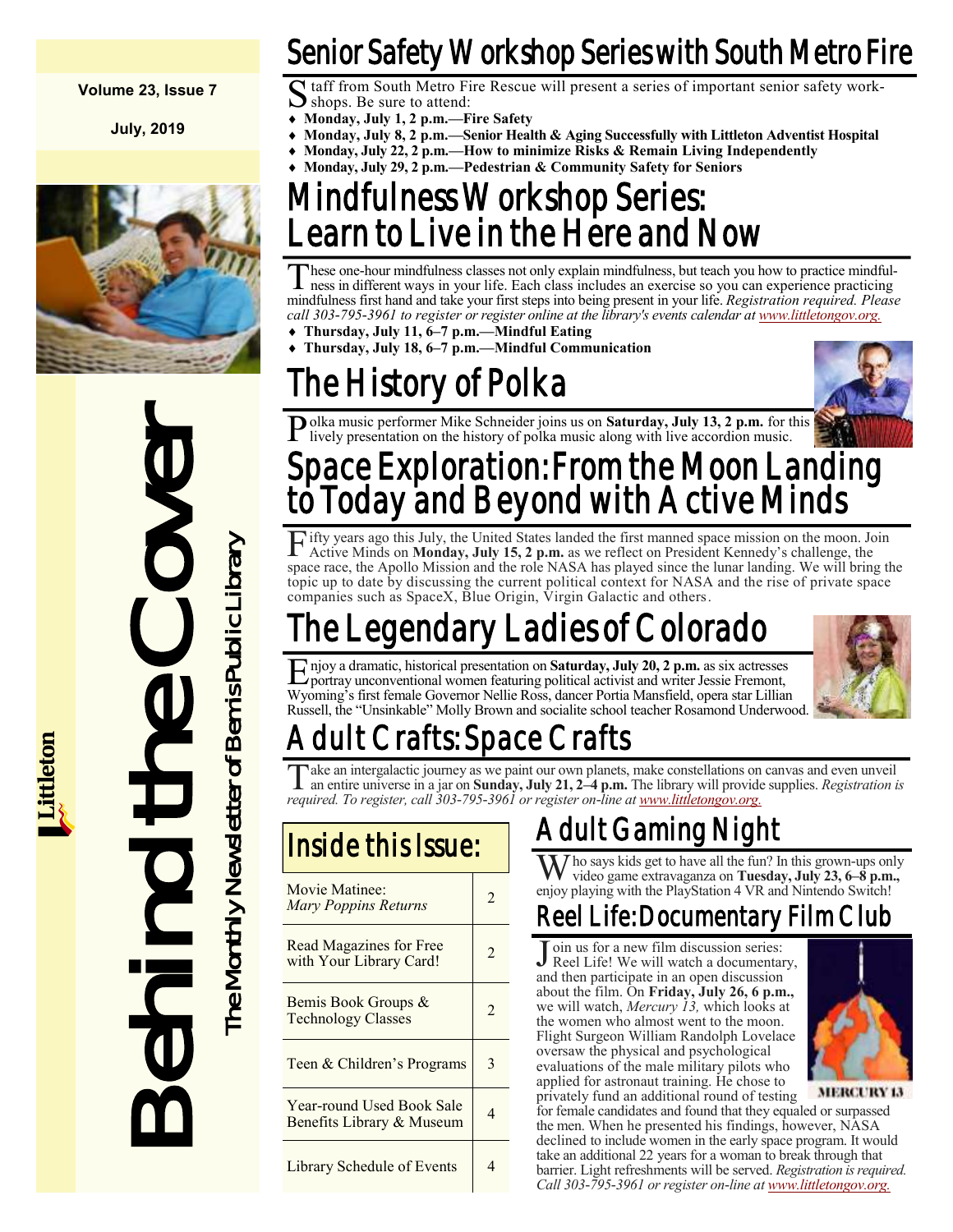# Movie Matinee: Mary Poppins Returns



Decades after her original visit, the magical nanny returns<br>to help the Banks siblings and Michael's children to help the Banks siblings and Michael's children through a difficult time in their lives. On **Saturday, July 27, 2–4 p.m.,** watch Emily Blunt and Lin-Manuel Miranda in *Mary Poppins Returns.* Free popcorn and lemonade served at the film. Rated PG.

### Read Magazines for Free with Your Library Card!



## enior Social Club with AWRC



Socialize with your friends and neighbors over coffee and pastries at the library! The Aging Well Resource Center pastries at the library! The Aging Well Resource Center AWRC invites local seniors to our **Senior Social Club Friday mornings in July, 9:30–11:30 a.m.** Come to knit, try out jigsaw puzzles, engage in lively conservation or just make new connections.

### Realize Your Educational and Career Goals with Career Online High School

If you are an adult age 19 and up and live in the city of Littleton,<br>this online diploma program from Career Online High School m this online diploma program from Career Online High School may be for you. The program requires a commitment of  $6-18$  months depending on your previous transferrable credits. Fill out the online selfassessment to start the process of determining eligibility for a scholarship at [www.colorado.careeronlinehs.gale.com/self-assessment/.](https://www.colorado.careeronlinehs.gale.com/self-assessment/)  For more information call the library at 303-795-3961.



### Book Groups at Bemis

We have a variety of Book Groups that meet throughout the month. Choose a group that suits your interests and join us for some stimulating discussions.

#### **Senior Book Club**

**First Monday of each month at 2 p.m.**

**July 1:** *Lucky Jim*

by Kingsley Amis The story of Jim Dixon, a hapless lecturer in medieval history at an unnamed uni-

versity in England. When Dixon feels his position at the university is threatened, he strives to assert his value, stumbling comically through different social blunders.

#### **Monday Evening Book Group Third Monday of each month at 7 p.m. July 15:** *Circling the Sun*

by Paula McLain This novel transports readers to the breathtaking world of Out of Africa–1920s Kenya– and reveals the extraordinary adventures of Beryl Markham, a woman before her time.



**Join us for a new book group! We will meet at 1 p.m. immediately after the Thursday lunch at Buck Recreation Center, 2004 W. Powers Ave.** Littleton, CO 80120. Our first book is:

**July 25:** *Our Souls at Night* by Kent Haruf The tale of unlikely love found when recent widow Addie proposes that her



neighbor, Louis, a widower, sleep in the same bed as her–chastely, because the nights are so lonely. **Books & Beer Discussion Group**

**Fourth Thursday of each month at 6 p.m. at Blind Faith Brewing Co., 2842 W. Bowles Ave, Littleton, CO 80120 July 25:** *The Aliens Are Coming:*

*The Extraordinary Science Behind our Search for Life in the Universe* by Ben Miller

## Technology Classes

B emis has 24 Internet access computers on the lower level of the library, plus another seven located in the Children's Room for use by our patrons in fifth grade and younger. Free Wi- Fi is available throughout the library.



We also offer free computer and Internet classes. To learn about or register for an upcoming class and/ or group use of our computer lab, call the library at 303-795-3961. Or, register for classes online at the Library Main Calendar at [www.littletongov.org.](https://www.littletongov.org/city-services/city-departments/bemis-library/library-events-calendar/-curm-7/-cury-2019/-selcat-157) **Classes are held from 9:30–11 a.m. unless otherwise noted.**

 **Mon., July 1: Storing Photos with Google** Learn how to use Google Photos. We will go over how to upload files from a computer, how to organize files in albums and how to download photos.

**Prerequisites:** Computer basics (familiarity with keyboard and mouse), and a Gmail account. Call the library if you need assistance setting up a Gmail account.

 **One-on-One Tech Help 30-minute sessions Wed., July 3, 10, 24 & 31, 1–3 p.m. Mon., July 15, 9:30–11 a.m.**

Sign up for a 30-minute individualized tech assistance appointment with a librarian. *Registration required.*

 **Mon., July 8:Intro to Goodreads** Goodreads is a website you can use to track what you've read and hope to read in the future. We'll create an account and start tracking books we've read in the past as we explore lists, genres and following authors.

**Prerequisites:** Computer basics (familiarity with keyboard and mouse), Internet basics (knows how to navigate a web browser) and an active email account.

- **Wed., July 17: Cutting the Cord, 6–7:30 p.m.** Are you ready to quit cable TV? This lecturestyle technology class will give you an overview of other options out there. We'll discuss items you can plug into your TV such as Roku and popular streaming services such as Netflix. **Prerequisites:** None.
- **Wed., July 22: Blogging with Wordpress** Want to share thoughts, ideas or photos with the world? Learn how to set up a Wordpress account. Topics covered will include choosing a theme and creating your first post.

**Prerequisites:** Computer comfort, Internet basics, an email account (contact the library if you need assistance setting up an email account) and a blog name in mind.

- **Mon., July 29:MS Word–Beyond the Basics** Microsoft Word is a processing tool. Learn about headers and footers, working with images, adding and using tables, and more formatting tools. **Prerequisites:** Computer basics (familiarity with keyboard and mouse) and Microsoft Word basics.
- **Open Computer Lab: 9:30–11 a.m.** *Every* **Thursday morning.** *No registration required.* Practice your computer skills and receive assistance from a computer class instructor.
- **Tech Table: 2:30–4 p.m. Every other Friday between 2:30–4 p.m.** Try out one of our technologies including robots and circuitry systems. *Open to all ages. No registration required.* **July 5: Lego Mindstorms Snap Circuits / Ozobots August 2: Sphero**

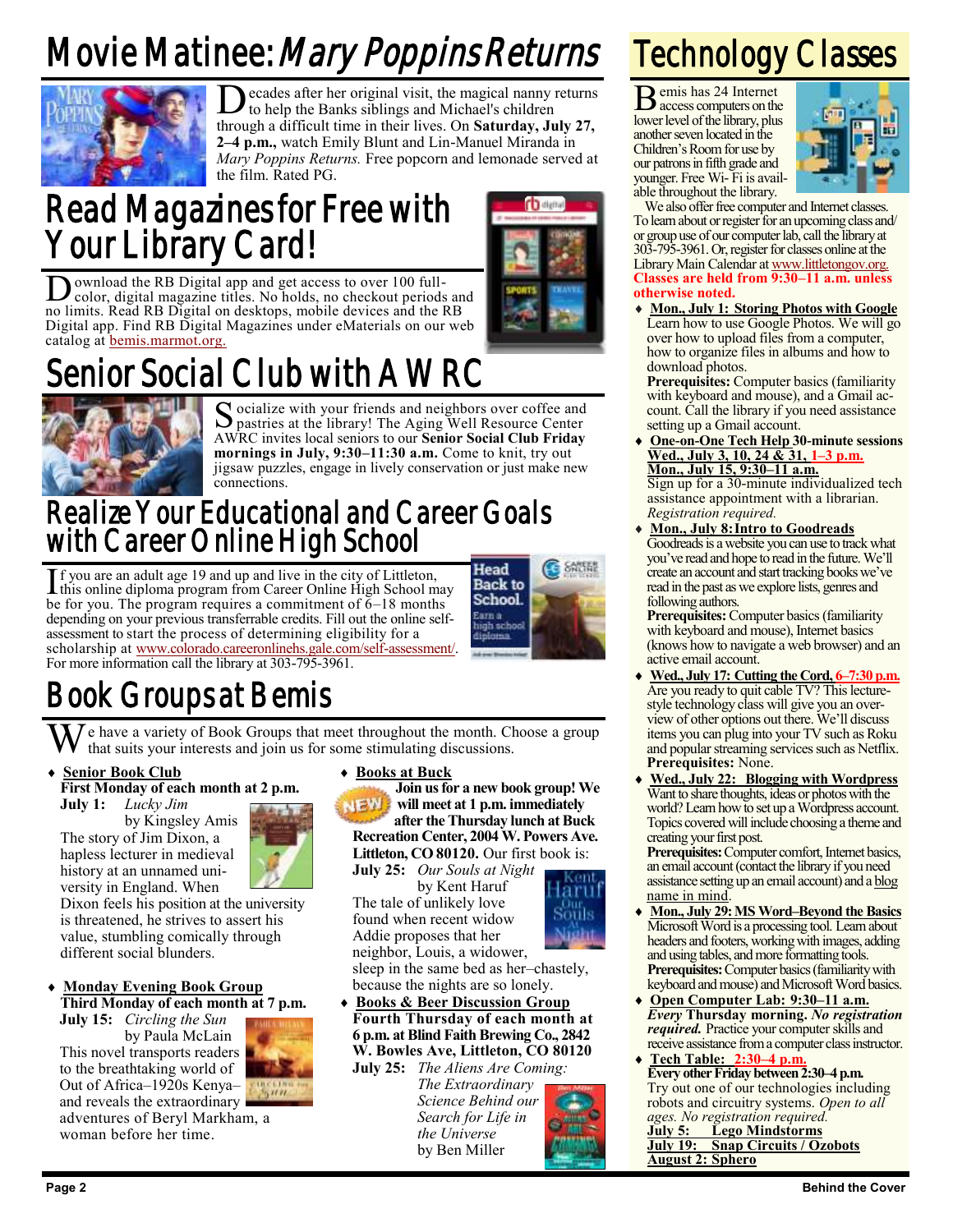

F or more information,<br>303-795-3961 and asl<br>Deck or send an email to or more information, call the library at 303-795-3961 and ask for the Teen [libem@littletongov.org.](mailto:libem@littletongov.org.)

 **Teen Advisory Group (TAG) 4 th Saturday of every month, 12–1:30 p.m.**

July 27: TAG, you're it! Enjoy fun and games while you earn community service credit by helping us make the library better. No registration required.

### Summer Reading Events



H Reading yet? Register online at ave you signed up for Summer **bemis.**[marmot.org](https://bemis.marmot.org/) or in person on the Teen Deck. *Program ends July 31.*

Attendance at the following programs will earn you a chance at weekly summer reading program prize drawings. *Registration is required. Please call 303-795-3961 to register, or register online at the library's events calendar at [www.littletongov.org.](https://www.littletongov.org/city-services/city-departments/bemis-library/library-events-calendar/-curm-7/-cury-2019/-selcat-97)*

#### **July 6: Massive Monopoly\* 1–1:45 p.m. / 2–2:45 p.m. / 3–3:45 p.m. 4–4:45 p.m.** Play with your friends on our giant,

library-themed Monopoly board.

- **July 11, 2–5 p.m.:***In A Galaxy Far, Far Away…* **RPG\*** Play as a character in a Star Warsthemed roleplaying game.
- **July 18, 2–4 p.m.:Trivia Trials\*** Work as a team to win prizes in a space-themed trivia battle.
- **July 25, 2–4 p.m.:***Doctor Who* **Writing Workshop\*** Explore the Who-niverse and learn how

to write a great *Doctor Who* story of your own.

### Teen Talent Show

Be in the audience on **Wednesday, July 17, 7–9 p.m.** to

watch our awesome performers and vote for the most talented teens in Littleton. The high school and

middle school contestant that earns the most audience votes will each win \$100 cash. No registration required. Seating is limited.



### A Universe of Stories-Summer Reading

C hildren from birth through kids entering 5<sup>th</sup> grade in the fall may pick up a Reading Record to track Summer Reading progress and collect prizes along the way. Prizes include a hildren from birth through kids entering  $5<sup>th</sup>$  grade in the fall may pick up a Reading free book and merchant certificates. *Program ends July 31.*

**July Family Entertainment—Every Tuesday at 3 p.m. For families with children ages three and up.**

 **July 2—Denver Zoo - ZOOperheroes** Learn about Denver Zoo animals that adapt to survive the perils of the natural world.

- **July 9—Michael Stanwood – Around the World with Music** Take a musical journey through sound, culture and laughter. Then, try out unusual instruments.
- **July 16—Play-Ground Theatre presents Fairy Tale Theatre** Enjoy Three Billy Goats Gruff, Fairy Tales in the News and Rappin' Red Riding Hood with Strummin' Fred the Wolf.
- **July 23—Dog Stars!**

Denise Gard's famous Border Collies, Joey and Sienna, will perform "star quality" tricks. **July School Age Programs—Every Wednesday at 3 p.m.** *Register one week in advance.*  **For kids entering Grades 1–5.\***

- **July 10—Cool Science - Harry Potter Potions, Charms and Alchemy Class\*** Learn some cool transfiguration potions, how to float a feather with a levitation charm and turn a penny into silver or gold with a Sorcerer's Stone.
- **July 17—Puff It UP!\***
- Make puffy paint then use it to create your very own artistic universe.
- **July 24—Game On!\***

Learn some of the popular dance moves of your favorite Fortnite characters, try your luck at video game-themed bingo and create something of your own to take home.

## Movie Matinee–Super Buddies

D isney's Buddies discover mysterious rings that grant them each unique superpowers on **Wednesday, July 3, 3 p.m.** They must unleash their amazing abilities and race to the rescue when a shape-shifting bully from outer spa isney's Buddies discover mysterious rings that grant them each unique super powers on **Wednesday, July 3, 3 p.m.** They must unleash their amazing threatens the planet. For families with children ages 3 and older. Children under the age of 8 must attend with an adult. Snacks will be provided. Rated G. Length: 81 minutes. *Reservations required. Call 303-795-3961 to register.*



### rop-In and Build

S top by the Children's Room anytime during our "construction" hours for an open build session<br>On Wednesday, July 17, 5–8 p.m. Create and construct with materials provided such as Legos. on **Wednesday, July 17, 5–8 p.m.** Create and construct with materials provided such as Legos, Duplos, Lincoln logs, Tinker Toys and blocks. For families with children 5<sup>th</sup> grade and younger.

### Bollywood Dance with Deepali



B orn and raised in India, Deepali calls herself a storyteller using the media of dance. Enjoy a demonstration of her dancing skills on Tuesday, of dance. Enjoy a demonstration of her dancing skills on **Tuesday, July 30, 7 p.m.** Then, then get on your feet and join Deepali as she teaches some basic Bollywood dance moves. For families with children ages 3 and older.

## ngoing Programs

 **All Together Now Story Time: All Ages. Monday at 9:30 or 10:30 a.m. and Wednesday at 10:30 a.m.**

Thirty minutes of stories, songs and activities. For kids of all ages, but children under age 3 *must* attend with an adult.

 **Story Box: Ages infant-36 months. Tuesday at 10:30 a.m. and Wednesday, Thursday & Friday at 9:30 a.m.** Thirty minutes of stories and songs for children and a caring adult to introduce the joys of rhythm, rhyme and reading.



- **Preschool Story Time: Ages 3 and older. Thursday at 10:30 a.m.** Thirty minutes of stories, songs and activities with a *puppet show on Thursday, July 11.*
- **S.T.E.A.M. It Up: 3–5 year olds. Fridays at 11 a.m.** It might be math, science, art, technology or engineering. Be what it may, we will have great stories and fun activities for preschoolers. *Puppet show on Friday July 12.*
- **Paws to Read: Entering Grades 1–5. Saturday, July 13, 10 a.m.–noon\*** Kids are able to practice reading to a furry friend. Call 303-795-3961 to register for a 20 minute spot. *Presented by Denver Pet Partners* and *The Delta Society.*